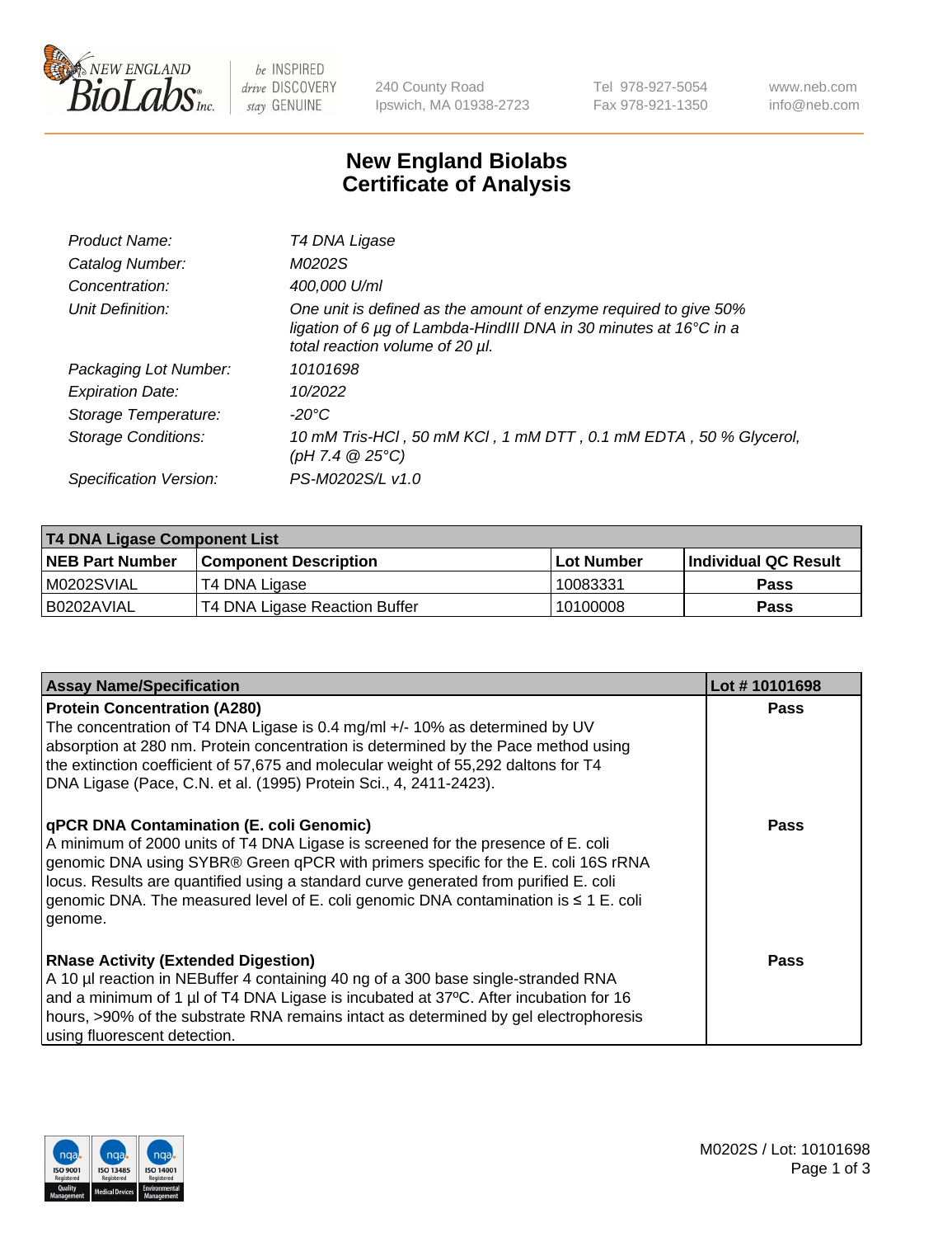

be INSPIRED drive DISCOVERY stay GENUINE

240 County Road Ipswich, MA 01938-2723 Tel 978-927-5054 Fax 978-921-1350

www.neb.com info@neb.com

| <b>Assay Name/Specification</b>                                                                                                                                                                                                                                                                                                                               | Lot #10101698 |
|---------------------------------------------------------------------------------------------------------------------------------------------------------------------------------------------------------------------------------------------------------------------------------------------------------------------------------------------------------------|---------------|
| <b>Protein Purity Assay (SDS-PAGE)</b><br>T4 DNA Ligase is ≥ 95% pure as determined by SDS-PAGE analysis using Coomassie Blue<br>detection.                                                                                                                                                                                                                   | <b>Pass</b>   |
| <b>Non-Specific DNase Activity (16 Hour)</b><br>A 50 µl reaction in NEBuffer 1 containing 1 µg of CIP-treated Lambda-HindIII DNA and<br>a minimum of 2000 units of T4 DNA Ligase incubated for 16 hours at 37°C results in a<br>DNA pattern free of detectable nuclease degradation as determined by agarose gel<br>electrophoresis.                          | <b>Pass</b>   |
| <b>Single Stranded DNase Activity (FAM-Labeled Oligo)</b><br>A 50 µl reaction in CutSmart® Buffer containing a 20 nM solution of a fluorescent<br>internal labeled oligonucleotide and a minimum of 10,000 units of T4 DNA Ligase<br>incubated for 16 hours at 37°C yields <5% degradation as determined by capillary<br>electrophoresis.                     | Pass          |
| <b>Endonuclease Activity (Nicking)</b><br>A 50 µl reaction in NEBuffer 1 containing 1 µg of supercoiled PhiX174 DNA and a<br>minimum of 2000 units of T4 DNA Ligase incubated for 4 hours at 37°C results in <10%<br>conversion to the nicked form as determined by agarose gel electrophoresis.                                                              | <b>Pass</b>   |
| <b>Exonuclease Activity (Radioactivity Release)</b><br>A 50 µl reaction in NEBuffer 1 containing 1 µg of a mixture of single and<br>double-stranded [3H] E. coli DNA and a minimum of 2000 units of T4 DNA Ligase<br>incubated for 4 hours at 37°C releases <0.1% of the total radioactivity.                                                                 | <b>Pass</b>   |
| Double Stranded DNase Activity (Labeled Oligo)<br>A 50 µl reaction in CutSmart® Buffer containing a 20 nM solution of a fluorescent<br>labeled double-stranded oligonucleotide containing a blunt end and a minimum of<br>10,000 units of T4 DNA Ligase incubated for 16 hours at 37°C yields <5% degradation<br>as determined by capillary electrophoresis.  | <b>Pass</b>   |
| DNase Activity (Labeled Oligo, 3' extension)<br>A 50 µl reaction in CutSmart® Buffer containing a 20 nM solution of a fluorescent<br>labeled double-stranded oligonucleotide containing a 3' extension and a minimum of<br>10,000 units of T4 DNA Ligase incubated for 16 hours at 37°C yields <5% degradation<br>as determined by capillary electrophoresis. | Pass          |
| DNase Activity (Labeled Oligo, 5' extension)<br>A 50 µl reaction in CutSmart® Buffer containing a 20 nM solution of a fluorescent<br>Iabeled double-stranded oligonucleotide containing a 5' extension and a minimum of                                                                                                                                       | <b>Pass</b>   |